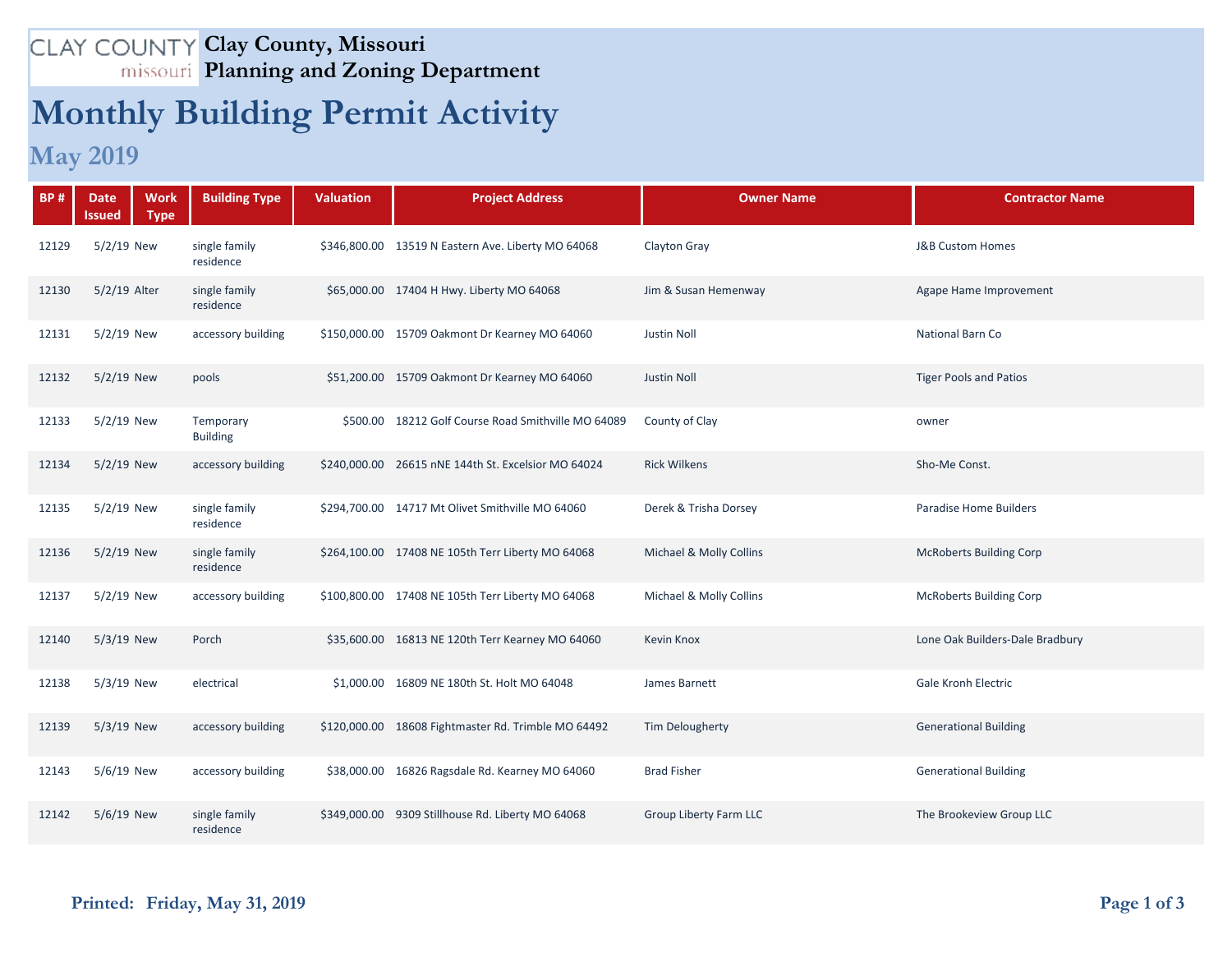| <b>BP#</b> | <b>Date</b><br><b>Work</b><br>Issued<br><b>Type</b> | <b>Building Type</b>                | <b>Valuation</b> | <b>Project Address</b>                                                  | <b>Owner Name</b>                 | <b>Contractor Name</b>      |
|------------|-----------------------------------------------------|-------------------------------------|------------------|-------------------------------------------------------------------------|-----------------------------------|-----------------------------|
| 12145      | $5/7/19$ New                                        | attached garage                     |                  | \$78,543.00 18001 NE 77th St. Liberty MO 64068                          | <b>Russ McGinnis</b>              | <b>Boss Sheds</b>           |
| 12144      | 5/7/19 New                                          | <b>Roof Mounted</b><br>Solar        |                  | \$20,227.00 29415 Vickie Drive Excelsior Springs MO 64024 Susan Kuhlman |                                   | <b>KC Energy Solar</b>      |
| 12146      | $5/7/19$ New                                        | addition to a<br>family residence   |                  | \$32,000.00 5006 Locust Street Smithville MO 64089                      | Jonathan Justus & Camille Eklof   | owner                       |
| 12147      | $5/9/19$ New                                        | <b>Accessory building</b>           |                  | \$27,000.00 14411 Jesse James Farm road Kearney MO<br>64060             | Robert & Carol Calder             | Jamesport Builders          |
| 12148      | 5/9/19 Alter                                        | electrical                          |                  | \$1,325.00 8823 Locust Lane Liberty MO 64068                            | George & Cynthia Murphy           | Allen's Electric            |
| 12151      | $5/14/19$ New                                       | addition to a<br>family residence   |                  | \$33,800.00 12717 N Prospect Ave. Kansas City MO 64166 Thomas Swiercek  |                                   | <b>SELF</b>                 |
| 12149      | $5/14/19$ New                                       | accessory building                  |                  | \$42,000.00 12550 Moffett Rd. Liberty MO 64068                          | Jamie Flanery                     | <b>SELF</b>                 |
| 12154      | $5/17/19$ Addition                                  | deck                                |                  | \$42,000.00 12802 Timber Land Dr. Kearney MO 64060                      | Craig Bridgeman                   | Ashelford Construction, LLC |
| 12155      | 5/17/19 New                                         | accessory building                  |                  | \$144,000.00 12308 Cecil Rd. Liberty MO 64068                           | Joihn & Madelyn Ross              | LeRoy Troyer                |
| 12152      | $5/17/19$ New                                       | deck                                |                  | \$22,704.00 12501 Searcy Rd. Liberty MO 64060                           | <b>Tyler Best</b>                 | John Graber                 |
| 12153      | $5/17/19$ Addition                                  | single family<br>residence          |                  | \$120,000.00 4022 NE 132nd Street Smithville MO 64089                   | John Poelman                      | Ashelford Construction, LLC |
| 12156      | $5/20/19$ New                                       | solar                               |                  | \$19,600.00 26021 NE 150th St. Excelsior Springs MO 64024 Gordon Kelly  |                                   | <b>Rising Sun Solar</b>     |
| 12159      | 5/21/19 New                                         | addition to a<br>family residence   |                  | \$187,600.00 23215 NE 100th St. Liberty MO 64068                        | Milinda Hedgecorth                | Self                        |
| 12157      | $5/21/19$ New                                       | accessory building                  |                  | \$40,000.00 11005 NE 125th Ter Liberty MO 64068                         | Dean Leadford                     | Dean Ledford Homes, LLC     |
| 12158      | 5/21/19 New                                         | accessory building                  |                  | \$22,000.00 12402 NE 112th St Liberty MO 64068                          | Adam Horn                         | <b>WCM Construction</b>     |
| 12160      | 5/24/19 New                                         | accessory building                  |                  | \$44,200.00 16614 NE 121St. Terr Kearney MO 64060                       | Paul David                        | Midtown Home Improvement    |
| 12161      | 5/29/19 New                                         | deck                                |                  | \$21,600.00 16614 ne 121st Terrace Kearney MO 64060                     | David & Melissa Paul              | Midtown Home Improvement    |
| 12163      |                                                     | 5/30/19 Addition accessory building |                  | \$23,351.00 19220 NE 129th Street Kearney MO 64060                      | Eric Immesberger & Carrie Capwell | Dan Yelton                  |